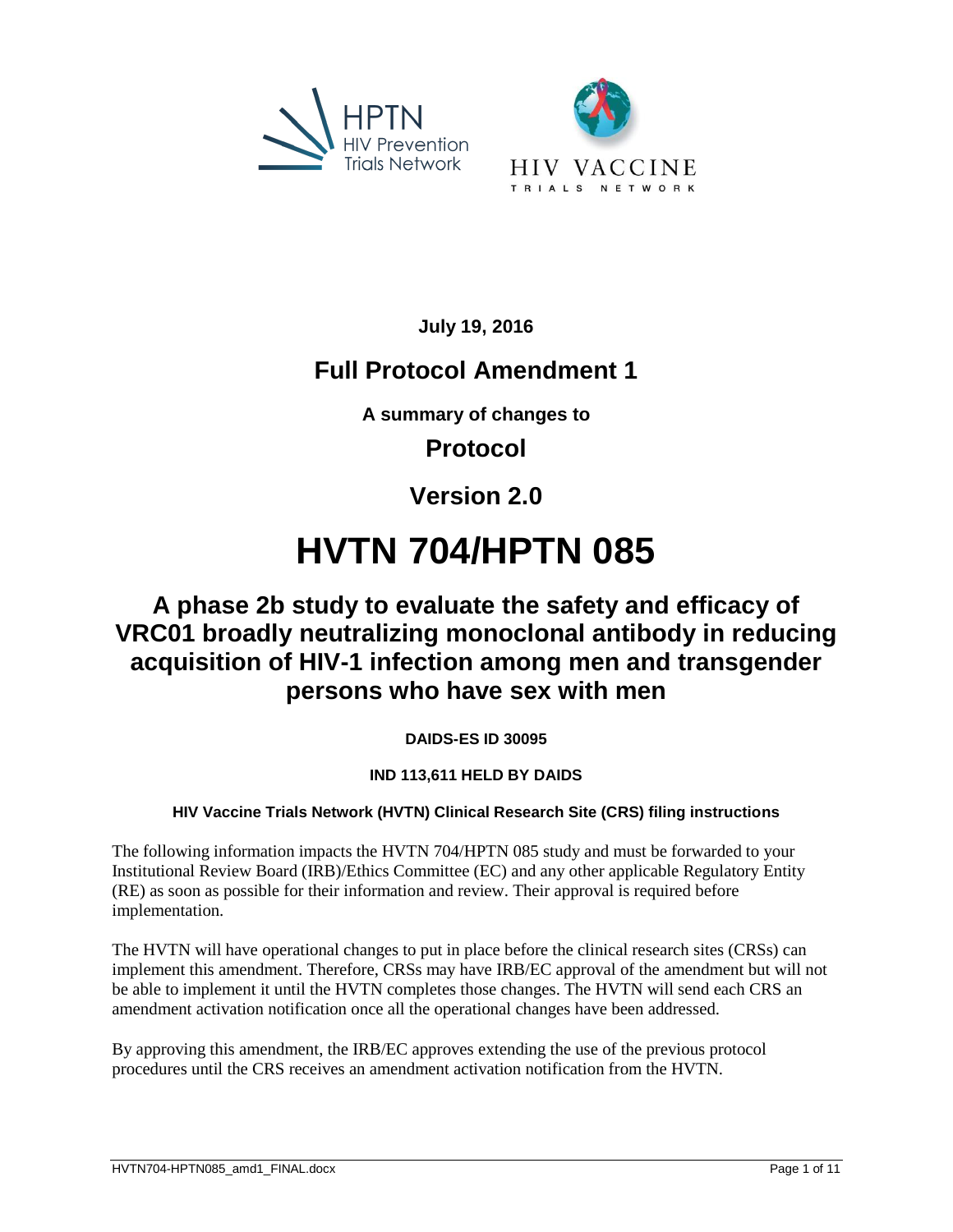Upon receiving final IRB/EC and any other applicable RE approval(s), sites are required to submit an amendment registration packet to the DAIDS Protocol Registration Office (PRO) at the Regulatory Support Center (RSC). Sites will receive a Registration Notification for the amendment once the DAIDS PRO verifies that all the required amendment registration documents have been received and are complete. A Registration Notification from the DAIDS PRO is required prior to implementing the amendment. A copy of the Registration Notification should be retained in the site's regulatory files.

For additional information on the registration process and specific documents required for amendment registration, refer to the current version of the DAIDS Protocol Registration Manual.

The following information affects the sample informed consent. Your IRB/EC will be responsible for determining the process of informing study participants of the contents of this full protocol amendment.

#### **List of changes**

| Item 1            |                                                                                                                                                                                         |  |
|-------------------|-----------------------------------------------------------------------------------------------------------------------------------------------------------------------------------------|--|
| Item 2            |                                                                                                                                                                                         |  |
| Item <sub>3</sub> | Added in Section 1 and Appendices F through I: HIV diagnostic laboratories in Peru                                                                                                      |  |
| Item 4            |                                                                                                                                                                                         |  |
| Item 5            |                                                                                                                                                                                         |  |
| Item 6            | Removed in Section 2.9.3, HVTN 104: Incorrect systemic reactogenicity rate  5                                                                                                           |  |
| Item 7            |                                                                                                                                                                                         |  |
| Item 8            | Clarified in Section 4.9.1.1, Sequential monitoring for potential harm, non-efficacy, and                                                                                               |  |
| Item 9            | Added in Section 5.1, Inclusion criteria: Reference to SSP for clarification of                                                                                                         |  |
| Item 10           | Clarified in Section 5.2, <i>Exclusion criteria</i> : PSRT may permit exceptions to Exclusion                                                                                           |  |
| Item 11           | Clarified in Section 6, Study product preparation and administration: Administration                                                                                                    |  |
| Item 12           | Removed in Section 7.2, Pre-enrollment procedures: Required recording of generic                                                                                                        |  |
| Item 13           | Clarified in Section 7.3, <i>Enrollment and infusion visits</i> and Section 7.10, <i>Assessment of</i><br>reactogenicity: Recording and source documentation for reactogenicity events7 |  |
| Item 14           | Clarified in Section 7.3, <i>Enrollment and infusion visits</i> , and Appendices D, F, and J:                                                                                           |  |
| Item 15           | Clarified in Section 7.9, Urine testing: Follow-up to abnormal urine dipstick result at                                                                                                 |  |
| Item 16           | Clarified in Appendix A, Sample informed consent form: VRC01 not being developed                                                                                                        |  |
| Item 17           | Added in Appendix A, Sample informed consent form: Option to include consent for                                                                                                        |  |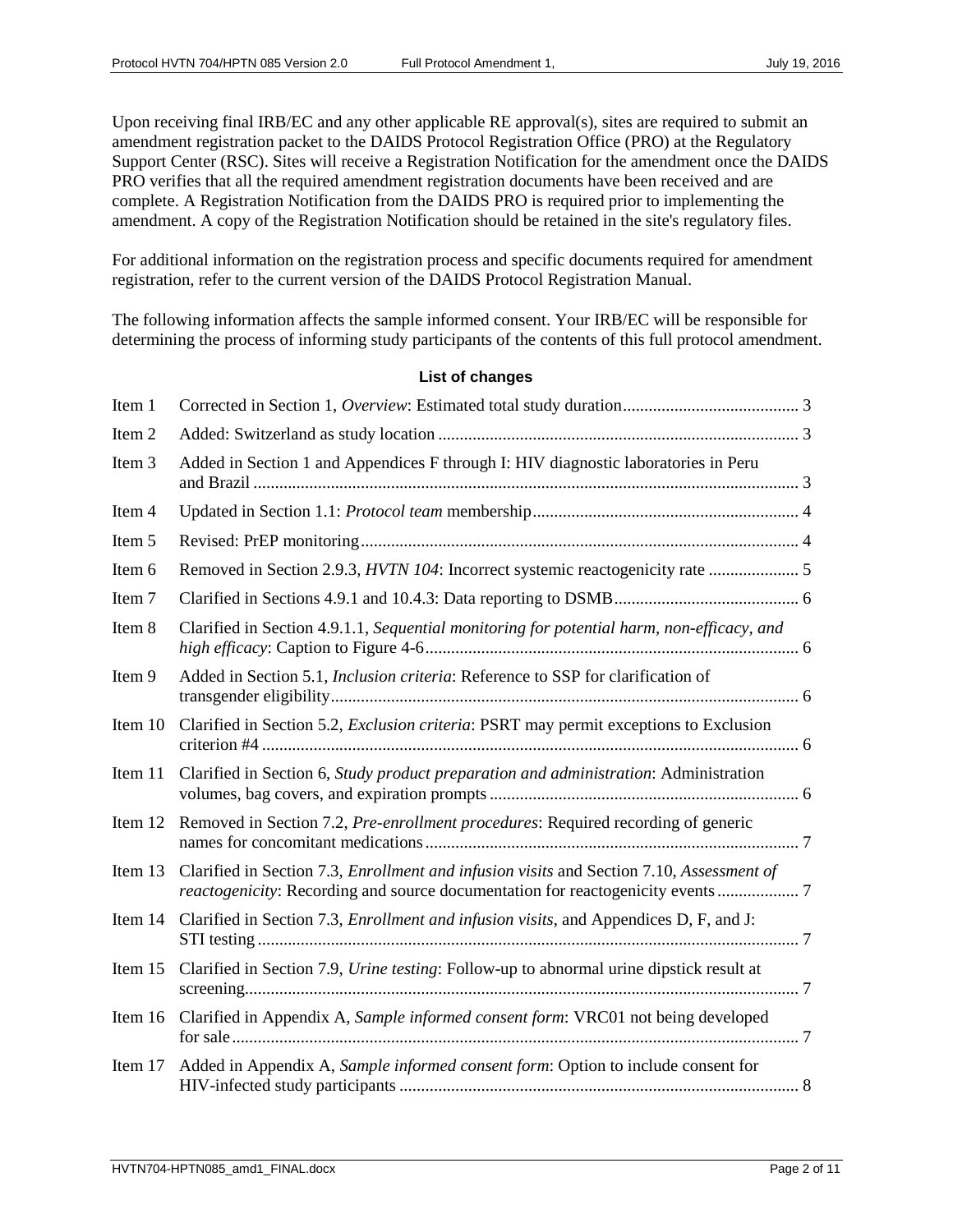| Item 18 Renumbered in Appendix A: Section 19, "If you stop getting IVs for reasons other than                                                                                 |  |
|-------------------------------------------------------------------------------------------------------------------------------------------------------------------------------|--|
| Item 19 Added in Appendix D: Procedure tables for HIV-infected participants and for<br>participants whose infusions have been stopped for reasons other than HIV infection  8 |  |
| Item 20 Clarified in Appendix E, Sample consent form for participants with HIV infection at<br>enrollment or during the study: Number of visits, physical exams, and HIV      |  |
|                                                                                                                                                                               |  |
|                                                                                                                                                                               |  |
|                                                                                                                                                                               |  |

# <span id="page-2-0"></span>**Item 1 Corrected in Section 1,** *Overview***: Estimated total study duration**

An error in calculating the estimated total study duration has been rectified, increasing the estimated study duration from 56 to 59 months.

#### <span id="page-2-1"></span>**Item 2 Added: Switzerland as study location**

Notation that this study will be conducted in Switzerland as well as at sites in North and South America has been added in the following locations:

- Section 1, *Overview*, under "Participants"
- Section 2.4.1, *Cohort selection*
- Section 2.5.3, *Operationalizing PrEP access*
- Section 4.6.3, *Additional operating characteristics of the design for assessing primary objective 2*
- Section 4.6.6, *Rationale for the HIV-1 incidence assumptions*
- Section 13, *IRB/EC/RE review considerations*
- Appendix A, *Sample informed consent form*

In addition, a sentence describing the proportion of new HIV infections in the US, Latin America, and Switzerland attributed to MSM has been added to Section 2.4.1 along with supporting references.

# <span id="page-2-2"></span>**Item 3 Added in Section 1 and Appendices F through I: HIV diagnostic laboratories in Peru and Brazil**

Laboratories have been established in Peru and Brazil to provide diagnostic HIV testing for participants in HVTN 703/HPTN 081. These have been added to the list of endpoint laboratories in Section 1, *Overview*, in the "Ship to" and "Assay location" columns for HIV diagnostics in the laboratory procedures tables in Appendices F through I, and in footnote 2 beneath each table. The previous generic designation "Regional Network HIV Diagnostic Laboratories in South America" has been removed from these locations.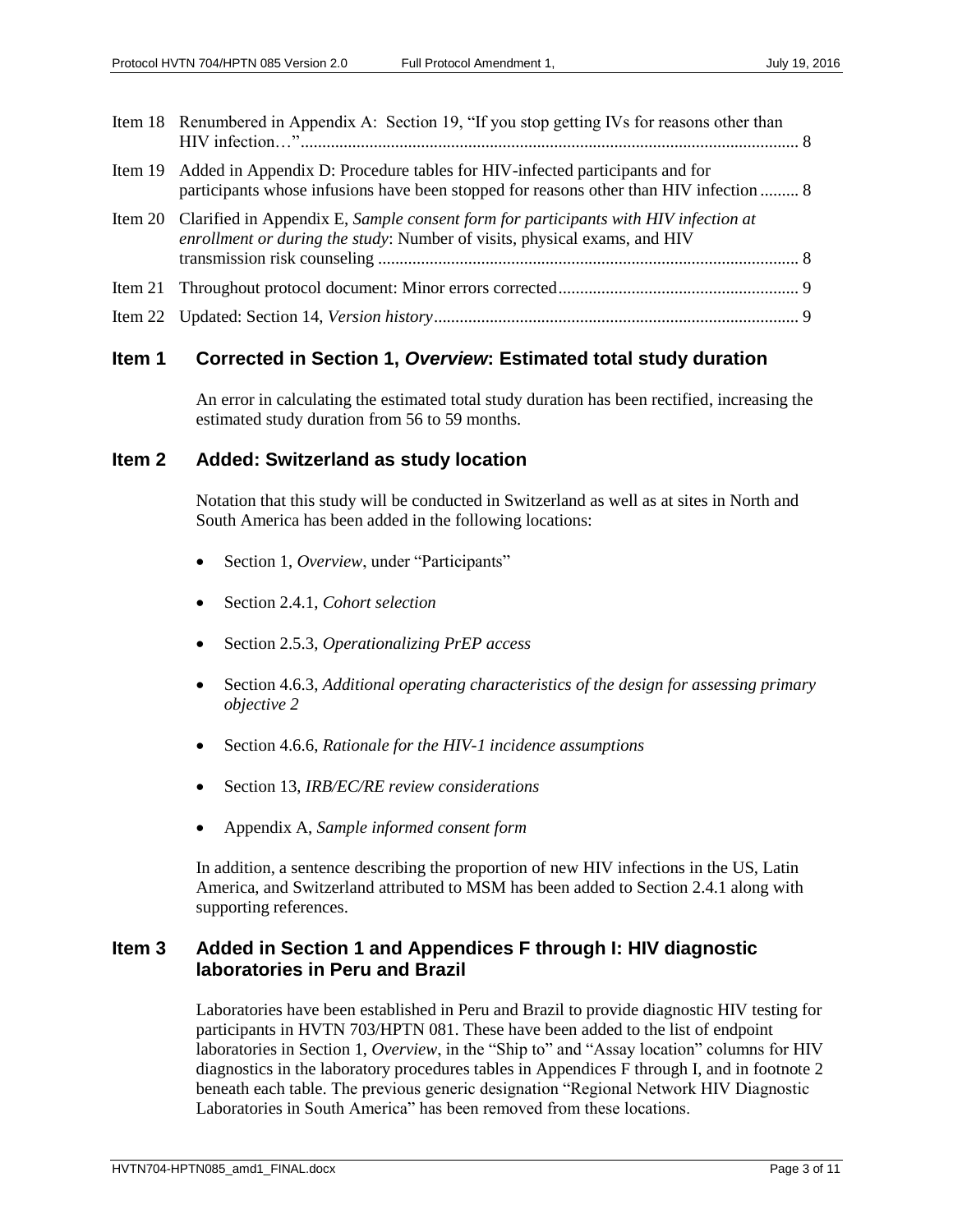# <span id="page-3-0"></span>**Item 4 Updated in Section 1.1:** *Protocol team* **membership**

The Protocol Team list has been updated per staffing changes and updated position titles.

#### <span id="page-3-1"></span>**Item 5 Revised: PrEP monitoring**

In order to more accurately and comprehensively monitor PrEP uptake and to control for this factor in the analysis of VRC01 efficacy in preventing HIV infection, the primary method for laboratory monitoring of PrEP use has been changed from a broad qualitative ARV screen to a more focused semi-quantitative TDF assay using dried blood spots. In addition, dried blood spots will be obtained from all participants at all scheduled study visits to facilitate their inclusion in case-control analyses. This shift in approach is reflected in the following protocol changes.

#### **A ARV monitoring technology description removed from Section 2.5.3,**  *Operationalizing PrEP access*

Reference to "high throughput mass spectrometry" has been removed and a cross-reference to Section 4.10 has been added.

#### **B Revised in Section 3.3,** *Exploratory objectives*

Exploratory objectives 1 and 2 have been revised to reflect the fact that dried blood spot method being adopted for PrEP monitoring tests for FTC/TDF use but not for other ARVs.

#### **C Monitoring of ARV use revised in Section 4.10,** *Assessment of PrEP use*

The title of this section has been revised to reflect a focus on PrEP uptake rather than broad screening for ARV use. Text describing possible methods of monitoring ARV use has been replaced with description of dried blood spot sampling for evaluation of tenofovir metabolite concentrations in red blood cells using a calendar-based selection of visits. This section also now includes reference to the study monitoring plan, a non-protocol document. Clarification that reports of ARV drug use will be provided to the DSMB and the Oversight Committee, and that the protocol team leadership will see treatment-pooled ARV drug use summaries has been added as well.

#### **D Notation of blood to be collected for PrEP monitoring added in Sections 7.3, 7.4, and 7.7**

Notation that blood samples are being collected for PrEP monitoring has been added to the sample collection bullet in each of the listed sections.

#### **E Revised in Section 9.6,** *ARV detection***: Assay and sampling plan description**

This section has been revised to reflect replacement of the previously described high throughput mass spectrometry analysis with assessment of intracellular levels of tenofovir diphosphate, a TDF metabolite, in red blood cells recovered from dried blood spots. Because this assay provides more information about regularity of FTC/TDF use over a longer period of time, it supports more precise estimation of PrEP use in the study population and potential PrEP impacts on HIV incidence and endpoint accrual.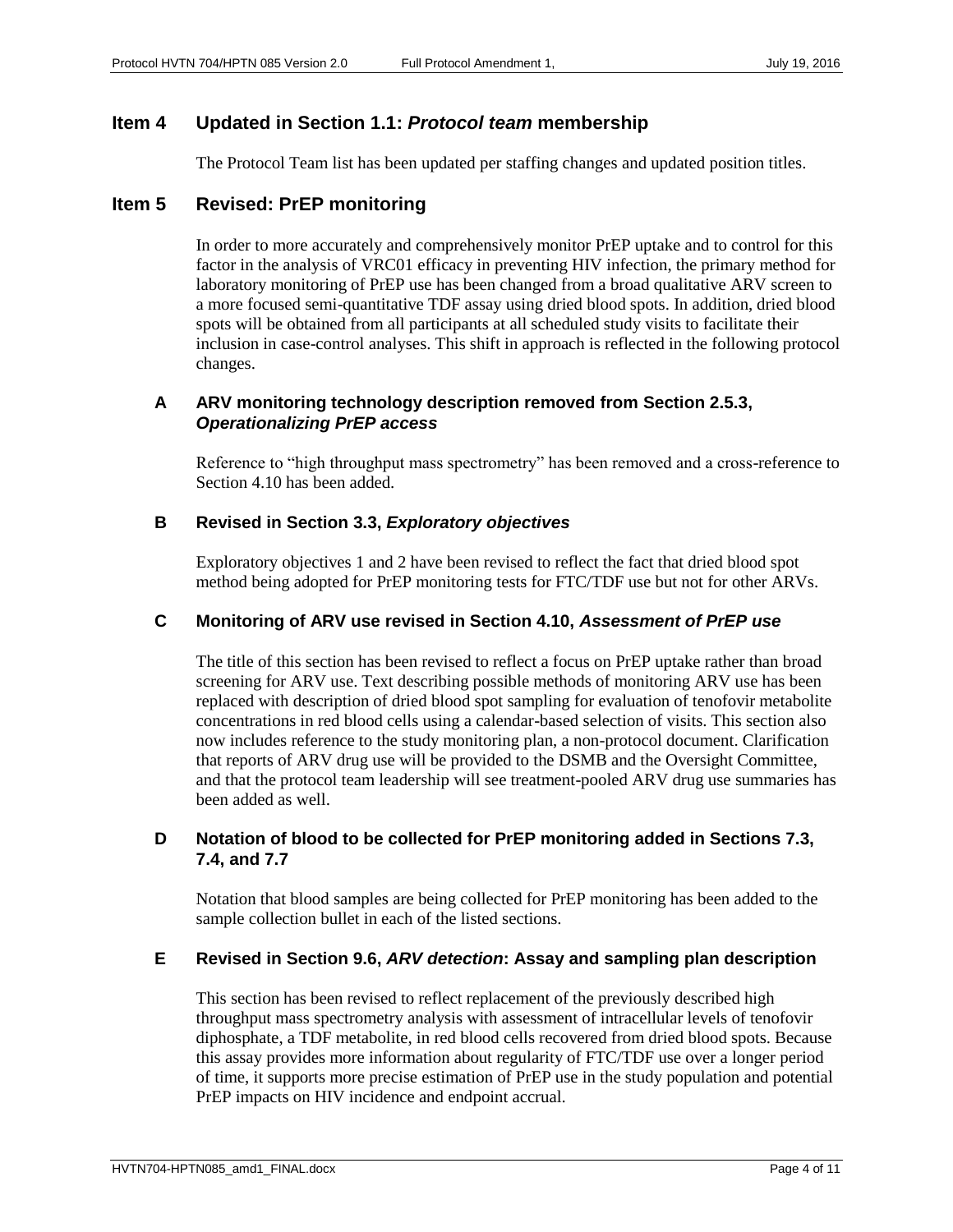#### **F Revised in Appendix F,** *Schedule 1—Laboratory procedures for HIV-uninfected participants*

The table of laboratory procedures in Appendix F has been revised to reflect collection of dried blood spots from all study participants at all scheduled study visits, while retaining the option of ARV detection by serum of plasma. These changes include:

- addition of a row labeled "ARV detection by dried blood spots" with a 2mL EDTA tube specified at each study visit, CSR specified as the "ship to" and UC Denver as the "assay location", and addition of footnote 10;
- revision of "ARV detection" to "ARV detection by serum or plasma" and addition of footnotes 9 and 10;
- addition of University of Colorado, Denver to the list of non-HVTN endpoint labs in footnote 2 in Appendix F and in Section 1, *Overview*; and
- addition of these blood draws to the 56-day and overall blood draw totals.

#### **G Revised in Appendix I,** *Schedule 4—Laboratory procedures for participants who discontinue infusions for reasons other than HIV infection*

As these participants will be included in MITT analyses of VRC01 efficacy, PrEP monitoring has been added to the schedule for participants who discontinue infusions for reasons other than HIV infection. As a consequence, the following changes have been made to the Schedule 4 table of laboratory procedures:

- changing a subhead in the table from "Drug Levels" to "Drug Levels/Detection";
- adding a row for "ARV detection by serum or plasma" with Ship to "CSR" and "JHU" Assay location and footnote 8 indicating that EDTA blood collected for plasma may also be used for ARV detection if necessary;
- adding a row for "ARV detection by dried blood spots" with Ship to "CSR" and "UC Denver" as Assay location, footnote 9, and a 2mL EDTA tube collected at each scheduled visit;
- addition of the JHU and UC Denver labs to the list of non-HVTN laboratories in footnote 2; and
- addition of these blood draws to the 56-day and overall blood draw totals.

# <span id="page-4-0"></span>**Item 6 Removed in Section 2.9.3,** *HVTN 104***: Incorrect systemic reactogenicity rate**

Two sentences in the third paragraph in Section 2.9.3 pointed to differing proportions of participants displaying systemic reactogenicity symptoms. The first of the two sentences is correct. The second sentence has been removed.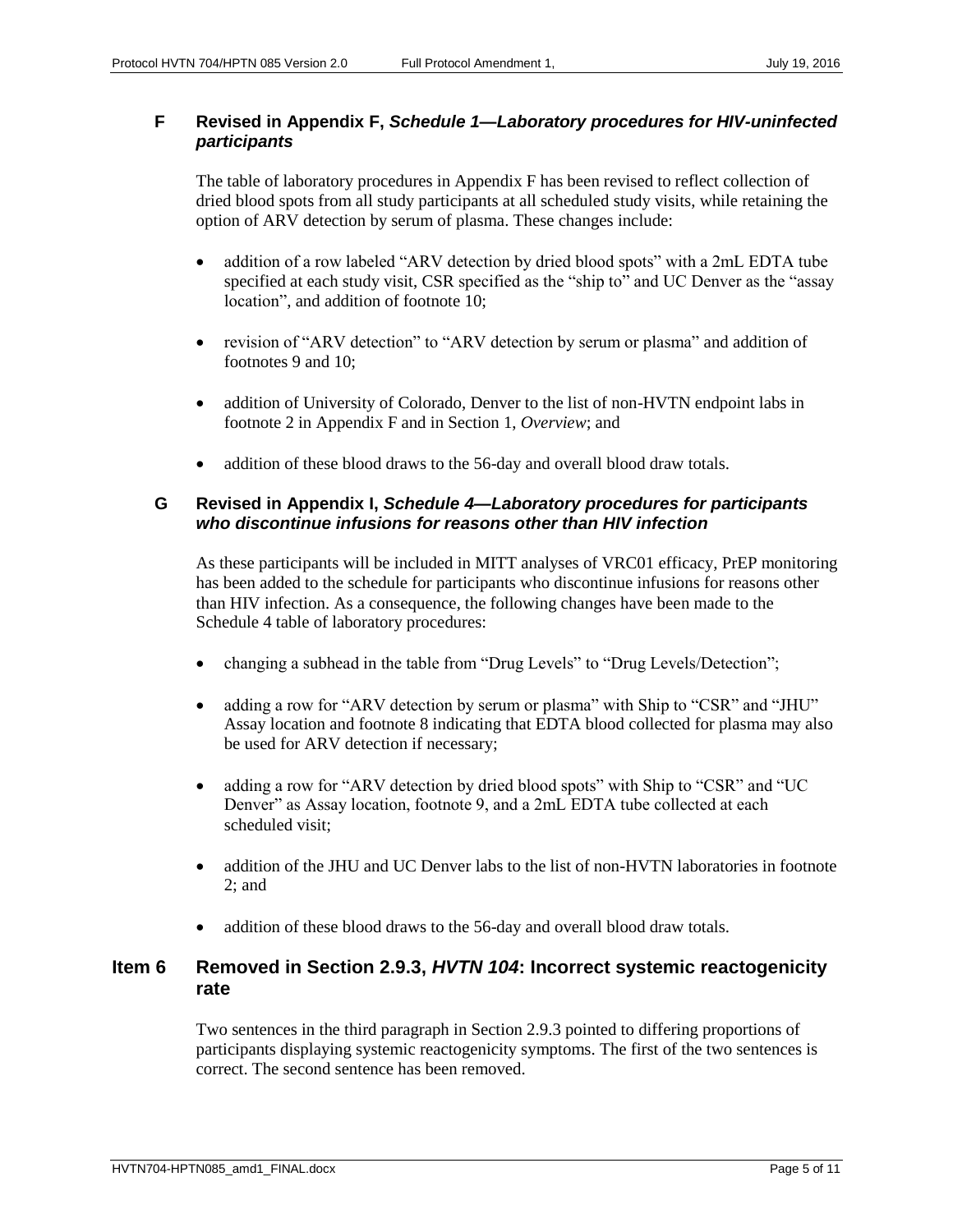# <span id="page-5-0"></span>**Item 7 Clarified in Sections 4.9.1 and 10.4.3: Data reporting to DSMB**

Because the DSMB has the option of reviewing fully unblinded study data or reviewing data by coded group, specification that the DSMB will review "unblinded study data" has been removed from the first paragraph in Section 4.9.1. Similarly, to avoid misunderstanding, "masked treatment group" has been removed from the first sentence in Section 10.4.3. The nature of data provided in DSMB reports is stated clearly in the final sentence in this section.

# <span id="page-5-1"></span>**Item 8 Clarified in Section 4.9.1.1,** *Sequential monitoring for potential harm, non-efficacy, and high efficacy***: Caption to Figure 4-6**

The caption to Figure 4-6 has been revised for consistency with the footnote to Table 4-6.

#### <span id="page-5-2"></span>**Item 9 Added in Section 5.1,** *Inclusion criteria***: Reference to SSP for clarification of transgender eligibility**

Reference to the Study Specific Procedures has been added to this section for more details regarding inclusion criterion #9, especially with regard to determining the eligibility of transgender persons.

# <span id="page-5-3"></span>**Item 10 Clarified in Section 5.2,** *Exclusion criteria***: PSRT may permit exceptions to Exclusion criterion #4**

As there are certain circumstances under which a volunteer who has indeterminate HIV results on certain HIV screening tests may nevertheless be appropriate for trial enrollment, PSRT approval of exceptions to this exclusion criterion has been added.

# <span id="page-5-4"></span>**Item 11 Clarified in Section 6,** *Study product preparation and administration***: Administration volumes, bag covers, and expiration prompts**

#### **A Administration volumes clarified**

In order to account for normal variation in the volume of study product solution and to clarify that the entire bag contents should be administered, treatment descriptions in Section 6.1 have been revised to indicate that 150mL is the target volume for preparation of study products in the pharmacy and the final paragraph in Section 6.4 has been revised to specify administration of the entire contents of the study product solution; specification that the volume to be administered is 150 mL has been removed.

#### **B Bag covers added to ensure blinding**

In order to ensure blinding between groups, instructions to pharmacists to place a bag cover over the bag and to clinic staff not to remove it have been added to Sections 6.3.1, 6.3.2, and 6.3.3.

# **C Notes concerning study product expiration clarified**

Text has been revised in the italicized notes in Sections 6.3.1, 6.3.2, and 6.3.3 to more clearly convey to pharmacists that institutional policies regarding study product expiration take precedence if these are more stringent than the timeframes shown in the protocol.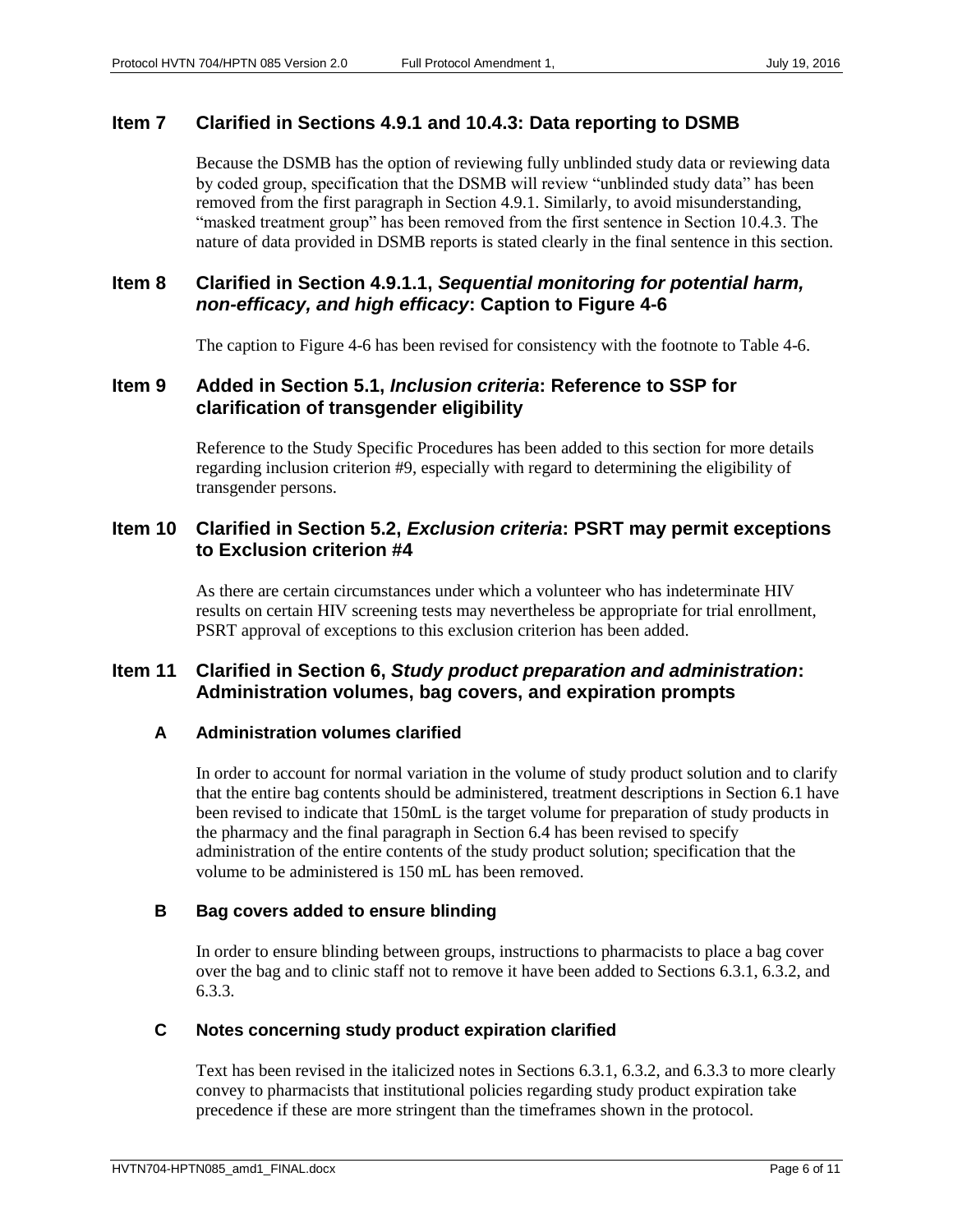# <span id="page-6-0"></span>**Item 12 Removed in Section 7.2,** *Pre-enrollment procedures***: Required recording of generic names for concomitant medications**

For recording concomitant medications, both trade names and generic names are allowed; hence, parenthetical language requiring recording of the complete generic name for all concomitant medications has been removed.

# <span id="page-6-1"></span>**Item 13 Clarified in Section 7.3,** *Enrollment and infusion visits* **and Section 7.10,**  *Assessment of reactogenicity***: Recording and source documentation for reactogenicity events**

Text in the cited sections has been revised clarify the process by which clinic staff obtain information on reactogenicity events and how those events are recorded on source documents. Reference to the Study Specific Procedures for more detailed information has been added in Section 7.10.

# <span id="page-6-2"></span>**Item 14 Clarified in Section 7.3,** *Enrollment and infusion visits***, and Appendices D, F, and J: STI testing**

For consistency with Appendix F, *Schedule 1—Laboratory procedures for HIV-uninfected participants*, Section 7.3, *Enrollment and infusion visits*, has been revised to indicate that gonorrhea testing will also be conducted using oropharyngeal swabs. Footnote 12 to Appendix F, *Schedule 1—Laboratory procedures for HIV-uninfected participants*, has been revised to clarify that nucleic acid amplification testing (NAAT) will be used for all urine and rectal/oropharyngeal swab samples. In addition, footnote 14 to Appendix F and footnote 8 to Appendix J, *Schedule 1―Procedures at CRS for HIV-uninfected participants*, have been revised to clarify that combination gonorrhea/chlamydia tests may be used for oropharyngeal swabs. Reference to the SSP for results reporting has been added to this footnote as well. In the footnotes, additional STI testing "if indicated by symptoms" has been revised to "if clinically indicated." This change has also been made in the last footnote to the first table in Appendix D.

# <span id="page-6-3"></span>**Item 15 Clarified in Section 7.9,** *Urine testing***: Follow-up to abnormal urine dipstick result at screening**

The second paragraph in Section 7.9 has been revised to clarify follow-up for a transiently abnormal and exclusionary urine dipstick result at screening. A sentence has been added to the final paragraph instructing site staff to document abnormal follow-up urine dipstick due to infection and to provide appropriate treatment and/or referral.

# <span id="page-6-4"></span>**Item 16 Clarified in Appendix A,** *Sample informed consent form***: VRC01 not being developed for sale**

At the request of FDA, language has been added to the third paragraph in Section 3 indicating that VRC01 is not being developed with the intention of marketing.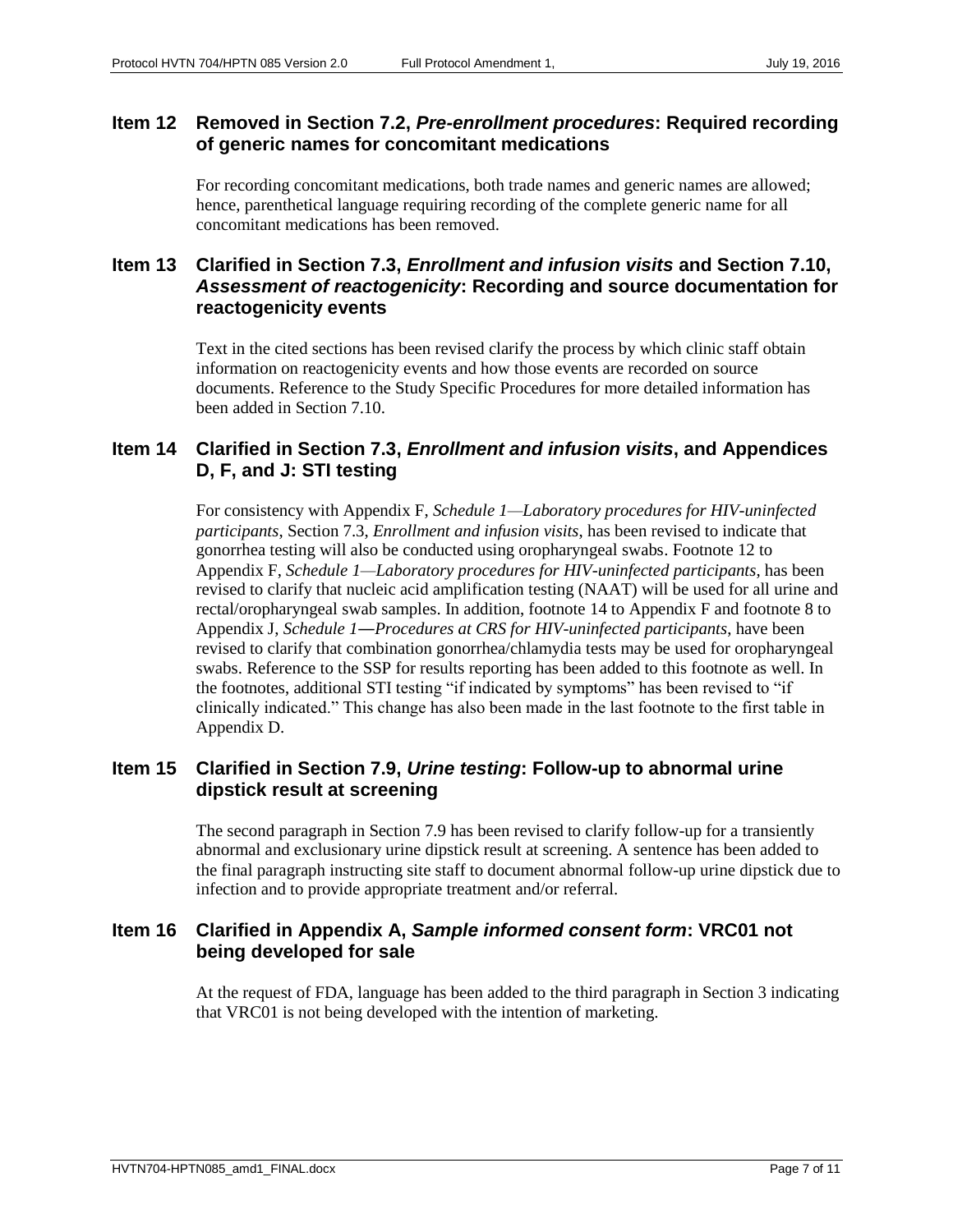# <span id="page-7-0"></span>**Item 17 Added in Appendix A,** *Sample informed consent form***: Option to include consent for HIV-infected study participants**

In Version 1.0 of the protocol, the sample consent form for study participants who become HIV-infected or who are discovered to have been HIV-infected at enrollment was included as Appendix E, *Sample consent form for participants with HIV infection at enrollment or during the study*. It was anticipated that this form, which outlines the schedules of visits and procedures for HIV-infected participants, would be presented to study participants upon confirmation of HIV infection. In response to input from staff at some clinical sites, Appendix A, *Sample informed consent form*, has been revised to include the option of presenting this information in the primary consent form for the study. Hence, site staff may now obtain consent for participation in Schedules 2 and 3 by including in their site-specific consent forms either:

- Highlighted Sections 17 and 18 in Appendix A, or
- Section 16 in Appendix A and Appendix E.

A site prompt above Section 16 in Appendix A instructs sites how to exercise each of these options.

# <span id="page-7-1"></span>**Item 18 Renumbered in Appendix A: Section 19, "If you stop getting IVs for reasons other than HIV infection…"**

The cited section has been relocated in order to make contiguous all consent sections concerning participant visit schedules and procedures.

# <span id="page-7-2"></span>**Item 19 Added in Appendix D: Procedure tables for HIV-infected participants and for participants whose infusions have been stopped for reasons other than HIV infection**

Consent form procedure tables have been added in Appendix D for:

- Participants discovered to have been HIV-1–infected at enrollment or who become HIV-2–infected during the study; and
- Participants who become HIV-1–infected.

A site prompt describing how sites may present these procedures tables has been added to Appendix D and corresponding site prompts have been inserted into Appendix A.

# <span id="page-7-3"></span>**Item 20 Clarified in Appendix E,** *Sample consent form for participants with HIV infection at enrollment or during the study***: Number of visits, physical exams, and HIV transmission risk counseling**

#### **A Number of visits clarified**

Since the consent form specifically for HIV-infected study participants will most likely be administered after confirmation of HIV infection has been received at the site, the number of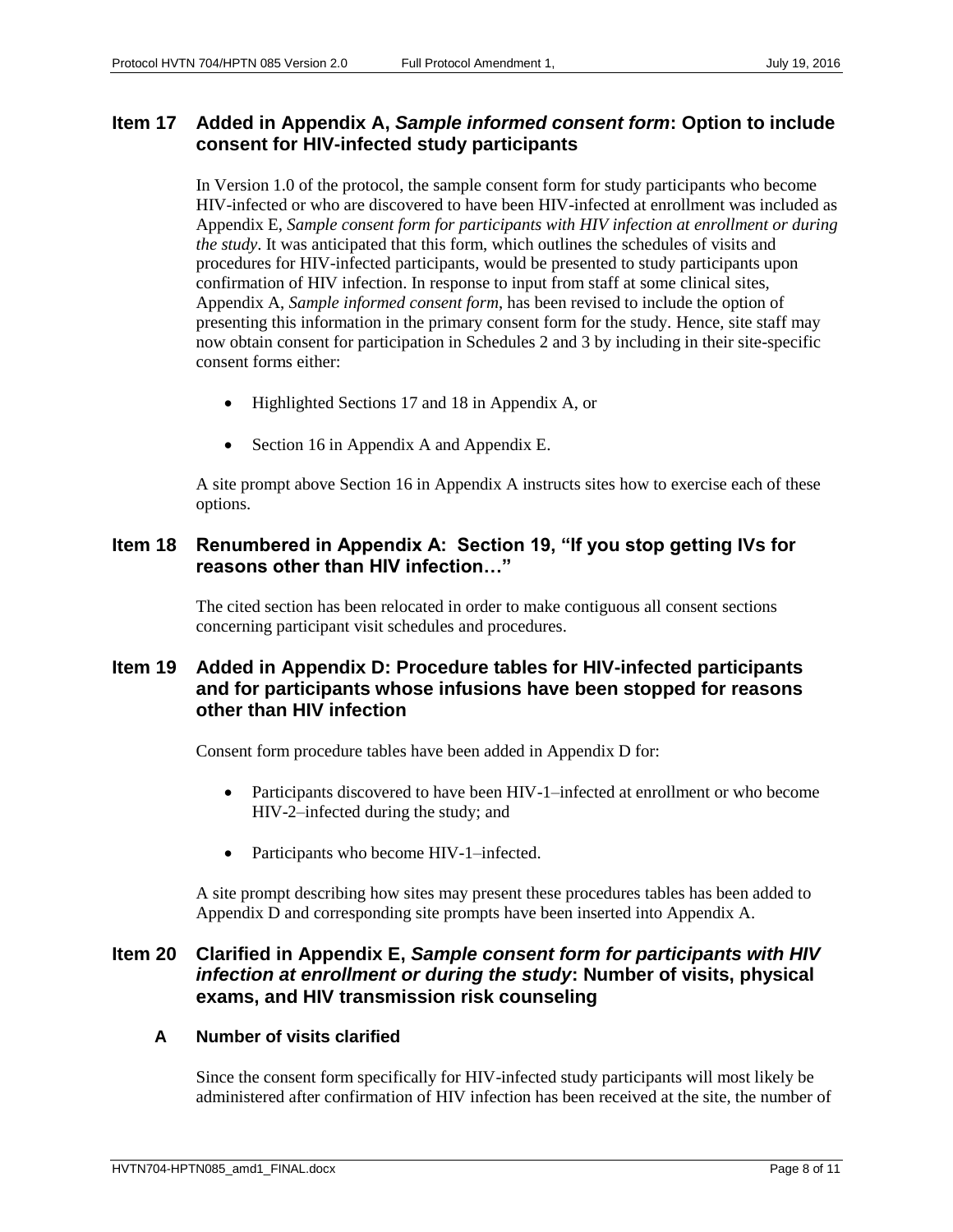additional clinic visits a participant will be asked to make has been adjusted throughout this sample form.

#### **B Clarification of physical exams**

For consistency with Section 2, the second bullet in Section 1 has been revised to indicate that exams will be based on "your complaints or symptoms."

#### **C Clarification of transmission avoidance counseling**

Language has been clarified in the bullets on counseling to avoid HIV transmission.

#### <span id="page-8-0"></span>**Item 21 Throughout protocol document: Minor errors corrected**

Minor typographical errors have been corrected throughout the protocol document. In addition, the acronym list in Section 16 has been updated.

#### <span id="page-8-1"></span>**Item 22 Updated: Section 14,** *Version history*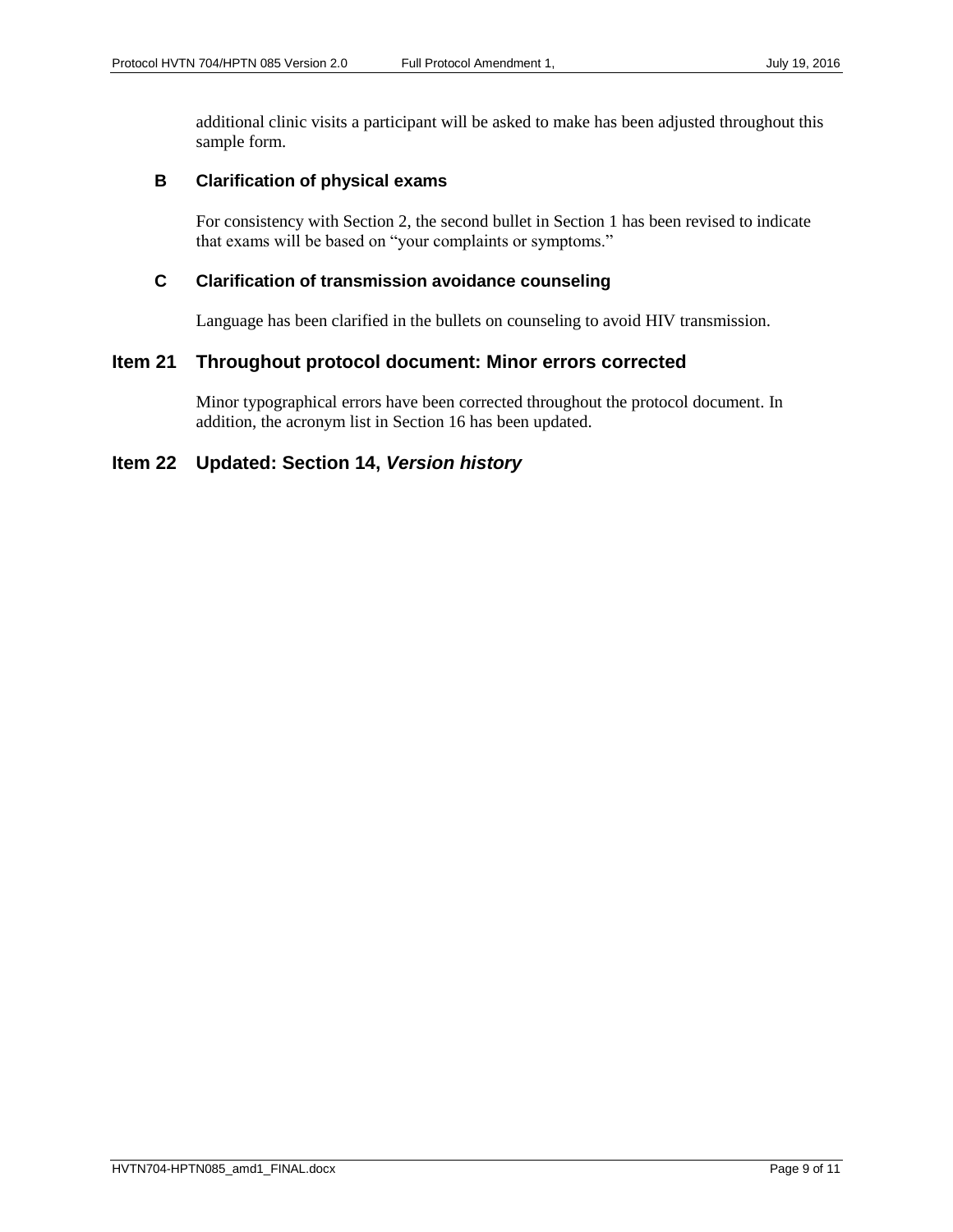Protocol modifications are made to HVTN protocols via clarification memos, letters of amendment, or full protocol amendments. HVTN protocols are modified and distributed according to the standard HVTN procedures as described in the HVTN Manual of Operations (MOP).

The version history of, and modifications to, Protocol HVTN 704/HPTN 085 are described below.

#### **Date: July 19, 2016**

*Protocol version: Version 2.0 Protocol modification: Full Protocol Amendment 1*

- Item 1 Corrected in Section 1, *Overview*: Estimated total study duration
- Item 2 Added: Switzerland as study location
- Item 3 Added in Section 1 and Appendices F through I: HIV diagnostic laboratories in Peru and Brazil
- Item 4 Updated in Section 1.1: *Protocol team* membership
- Item 5 Revised: PrEP monitoring
- Item 6 Removed in Section 2.9.3, *HVTN 104*: Incorrect systemic reactogenicity rate
- Item 7 Clarified in Sections 4.9.1 and 10.4.3: Data reporting to DSMB
- Item 8 Clarified in Section 4.9.1.1, *Sequential monitoring for potential harm, non-efficacy, and high efficacy*: Caption to Figure 4-6
- Item 9 Added in Section 5.1, *Inclusion criteria*: Reference to SSP for clarification of transgender eligibility
- Item 10 Clarified in Section 5.2, *Exclusion criteria*: PSRT may permit exceptions to Exclusion criterion #4
- Item 11 Clarified in Section 6, *Study product preparation and administration*: Administration volumes, bag covers, and expiration prompts
- Item 12 Removed in Section 7.2, *Pre-enrollment procedures*: Required recording of generic names for concomitant medications
- Item 13 Clarified in Section 7.3, *Enrollment and infusion visits* and Section 7.10, *Assessment of reactogenicity*: Recording and source documentation for reactogenicity events
- Item 14 Clarified in Section 7.3, *Enrollment and infusion visits*, and Appendices D, F, and J: STI testing
- Item 15 Clarified in Section 7.9, *Urine testing*: Follow-up to abnormal urine dipstick result at screening
- Item 16 Clarified in Appendix A, *Sample informed consent form*: VRC01 not being developed for sale
- Item 17 Added in Appendix A, *Sample informed consent form*: Option to include consent for HIV-infected study participants
- Item 18 Renumbered in Appendix A: Section 19, "If you stop getting IVs for reasons other than HIV infection…"